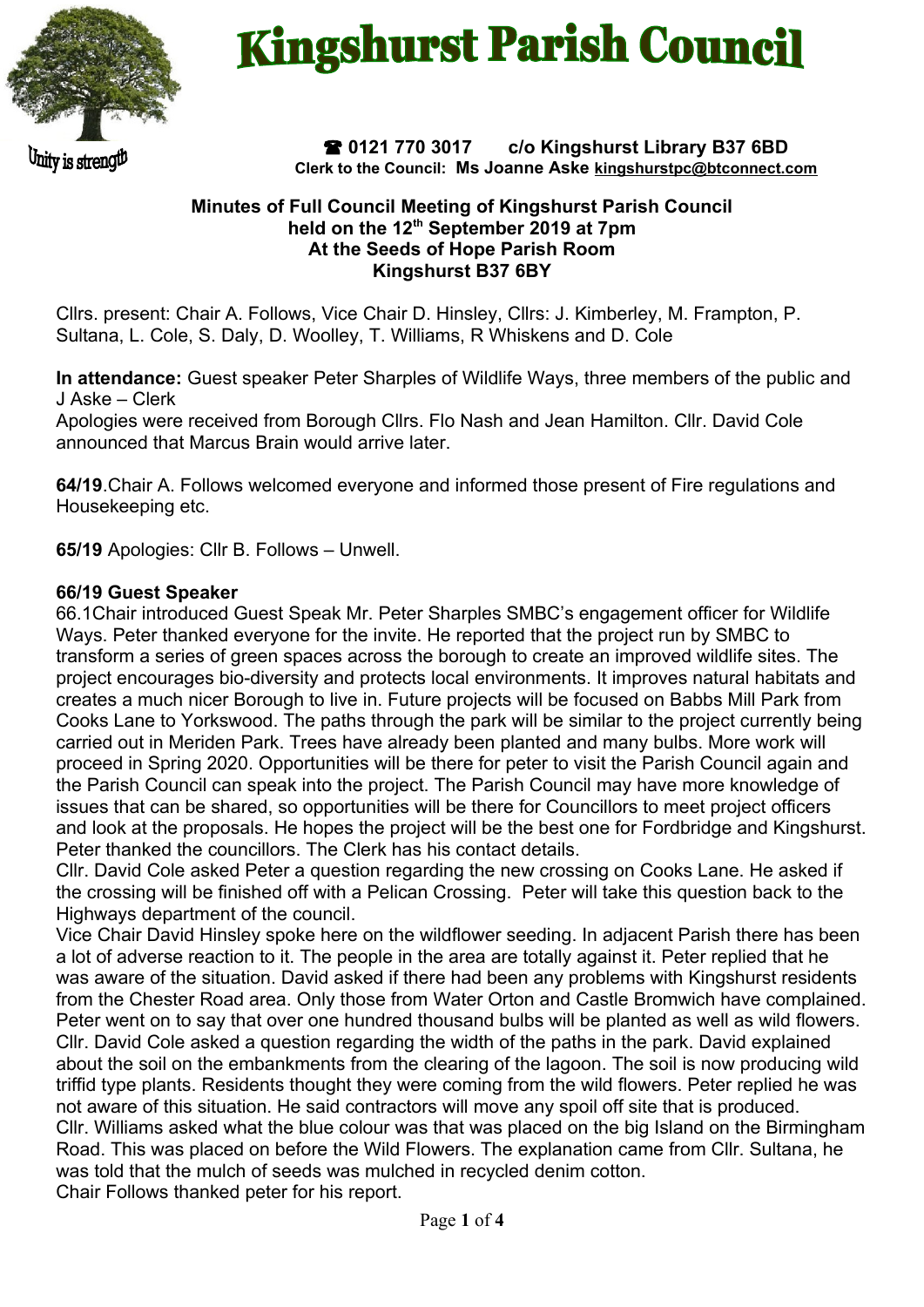66.2 An apologetic email had been received from the Pavilions management regarding their invite to speak at the Full Council. At the time they were unaware that the meeting was not private. They asked for a private and confidential meeting to be arranged with the KPC. Chair went on to the next part of the Agenda.

67/19 To approve and pass the minutes of the Full Council Meeting held on 11<sup>th</sup> July 2019. The minutes were proposed by Cllr. David Cole and seconded by Cllr. Williams. **Resolved:** that the Full Council minutes of the meetings held on  $11<sup>th</sup>$  July 2019 be passed as a true record.

**68/19 To receive reports:** Chair asked Cllr. David Cole for his Borough Councillor report. Cllr. Cole spoke on how thrilled he was to see the new bus service start on the 1<sup>st</sup> September. He gave the Councillors the new timetable for their perusal. David mentioned the parking around John Henry Newman and Kingshurst Primary. Pavements and green spaces are being used to park. The way forward is getting the children on public transport to free up the roads. Cllr. Cole intends to put this to SMBC to look into the problems. He suggested maybe double yellow line the roads and ban parking on curbs.

Cllr. Cole continued with his report and spoke on the opening of the old youth centre near the Parade. This he said will help keep the youth of the streets for at least 18 months. The building will be open from Monday to Friday for us as a community centre. The condition of the building is very good.

Chair asked why SMBC shut it in the first place if it is in a good condition.

Cllr. Cole thought this would of been down to lack of cash, but added that SMBC are willing to pay costs for it to be used by the community. David also said the cafe will be open again as a community cafe again with no charges.

Cllr. Cole reported than in the holidays, some Cllrs and Borough Councillors help to organise feeding the young children of Kingshurst.

Cllr. Daly offered the use of her catering equipment to help with the community projects.

Cllr. David Cole said this would be fantastic as there is nothing in the cafe at the moment.

Chair Follows thanked David Cole and then read out a report from Borough Cllr. Jean Hamilton. Chair Follows declared an interest in DIAL as Jean had mentioned in her report that that Kingshurst has lost the service that DIAL gave this community. She applause the Litter Pickers for all the hard work in their communing.

Vice Chair Hinsley briefly spoke on the GP surgery. The current providers that pulled out left an invitation for a new service provider. This will go out on the  $16<sup>th</sup>$  September. Bids will have to be in with four weeks. It is then hoped a new provider will be in place for the last week of December. Chair thanked Cllr. Hinsley.

**69/19. Public Participation:** To adjourn to allow public participation for 15 minutes.

Residents are invited to give their views and question the Parish Council on issues

On this agenda, or raise issues for future consideration at the discretion of the

Chairman. Members of the public may not take part in the Parish Council meeting itself.

Member of the public spoke on the parks missing equipment and the blanket weed on the lake plus the footpath around the lake is so overgrown that it is impassable. He said people are taking secuters with them to cut a way through.

Cllr David Cole answered the member of the public that regular meetings with the parks management take place. The member of the public spoke on the blanket weed and Cllrs Sultana and David Cole will look further into the problem.

Mr. Colin Smart Community engagement Officer spoke here regarding the community Youth centre opening. He said it is for any groups and activities to use the premises with no charge. Cllr. Paul Sultana said this is a good point because we don't want to lose the space for the community so groups must use it.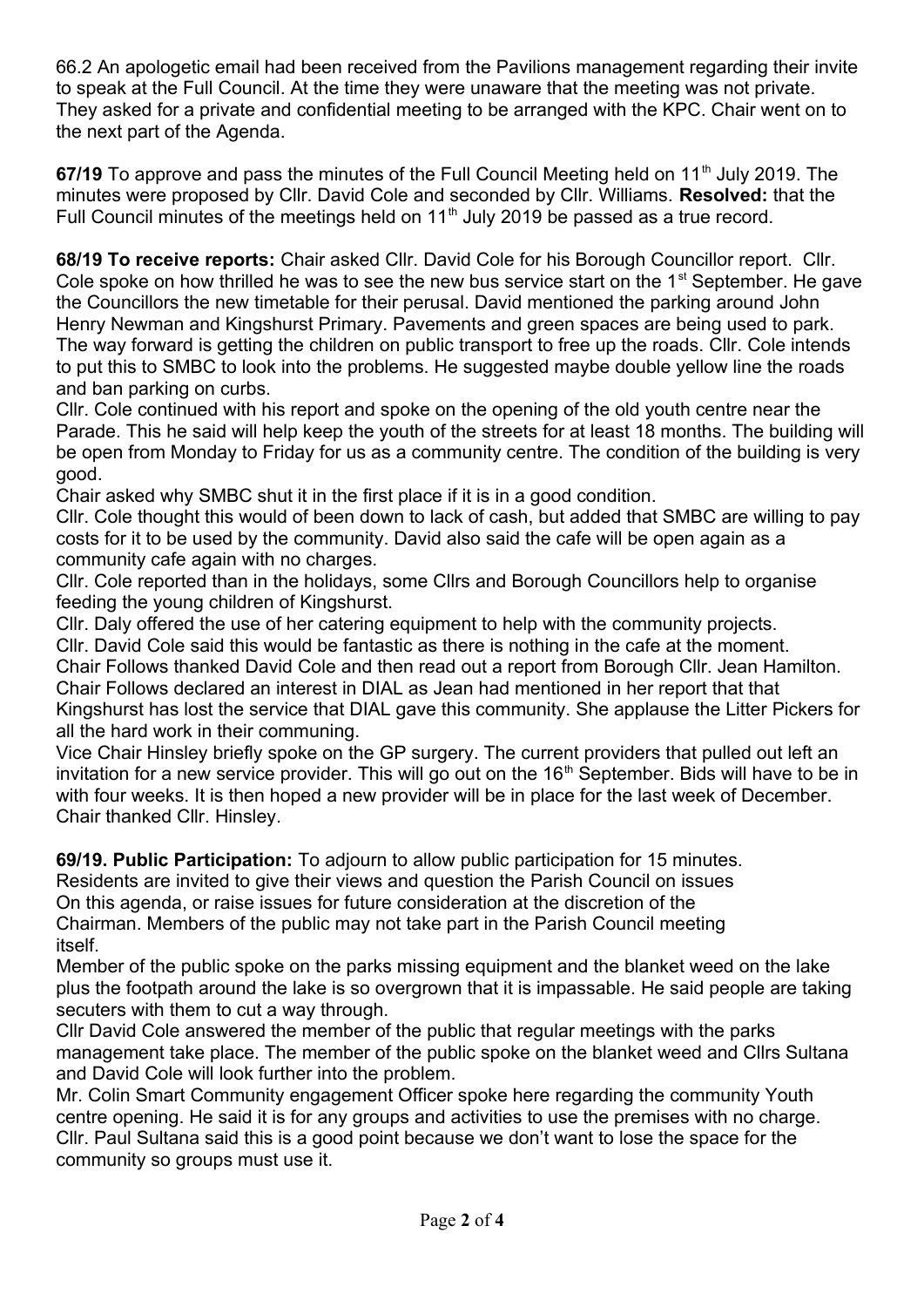Chair closed the public participation and went on to the next part of the agenda.

**70/19** Finance:

70.1 The Full Council agreed to the report of the RFO and the approval of payments for August and September 2019. Chair of finance suggested that in the future, Committees and working parties meet on a separate night. Then all the agreements can be brought to the Full council Meeting. This can be put on the next agenda.

70.2 After the Chair of Finance read the reports. The Internal Auditor report was approved for Annual Governance Statement and was signed by Chair Alvin Follows.

#### **71/19 Events To receive and approve reports from KPC Events working party and make decisions as appropriate.**

71.1 The Minutes of the Event meeting were passed at the end of the meeting and signed by Chair Follows. No approval was necessary as the Committee was dissolved and a working party was put in place.

71.2 Cllr. Linda Cole gave her report on behalf of the working party of event. The three schools will be given an opportunity to interact with exotic animals and learn about the species and their habitats.

A fancy dress at Easter along with an egg hunt in the community centre is in the pipeline. Remembrance Service Bugler and buffet will be booked. Chocolates from Cadburys for the elderly of the Parish will be given at Christmas along with a card. Linda asked John Kimberley for help with the ordering of chocolates from Cadbury's. Clerk may have a contact from previous years.

## **72/19 Allotments: To receive and approve reports from KPC Allotments Committee and make decisions as appropriate**.

Cllr. David Hinsley spoke here on the refurbishment of the play area costs. HS2 grant may come in for the Jubilee Gardens. David spoke on the previous meeting with the representative from the National allotment association. He said the meeting didn't go as well as expected. David said he is still in favour of starting an Allotment Association. He has received more information and he spoke on setting up a Charitable incorporate organisation. It is hoped that setting up one of these organisations means just three trustees could apply for the funding to run the association without involving all the allotment holders. The decision can be from the KPC. Further information can be discussed with the working party and bring the information back in a written report to the full council. All accounts are submitted each year by law.

Cllr. Williams spoke here about the children's area and the past help that was necessary in opening it for the community.

Cllr. Daly spoke also of the Jubilee Gardens from the past and how it used to look to now and how badly neglected it is. Cllr. Frampton and Cllr. Daly spoke to each other on this matter.

Cllr. Sultana spoke on the discussions being historic and are not necessarily applying to the now. He sees the space as a fantastic community area that needs utilising with free labour and help from SMBC. The opportunity Paul said is the challenge to do something with it and to maintain it. Chair said the maintaining has always been the problem as the allotment holders rent doesn't cover the costs.

Cllr. Sultana spoke again on the opportunity that the gardens give the community. A decision he made two years ago to litter pick and how SMBC said it had never taken off in the past. At the same time Marcus brain had the same idea to clean up litter in the area. This is how projects get started.

Cllr. Frampton asked if HS2 would pay for the bark and any costs. This was uncertain. Mark queried the supervision of members of the public and community groups in the gardens. Discussions took place regarding the space and how it should be used for the benefit of the community.

Cllr. Hinsley commented here and asked the members of the working party to meet up and he will suggest a venue and time to meet up and come back to the Full Council with a report.